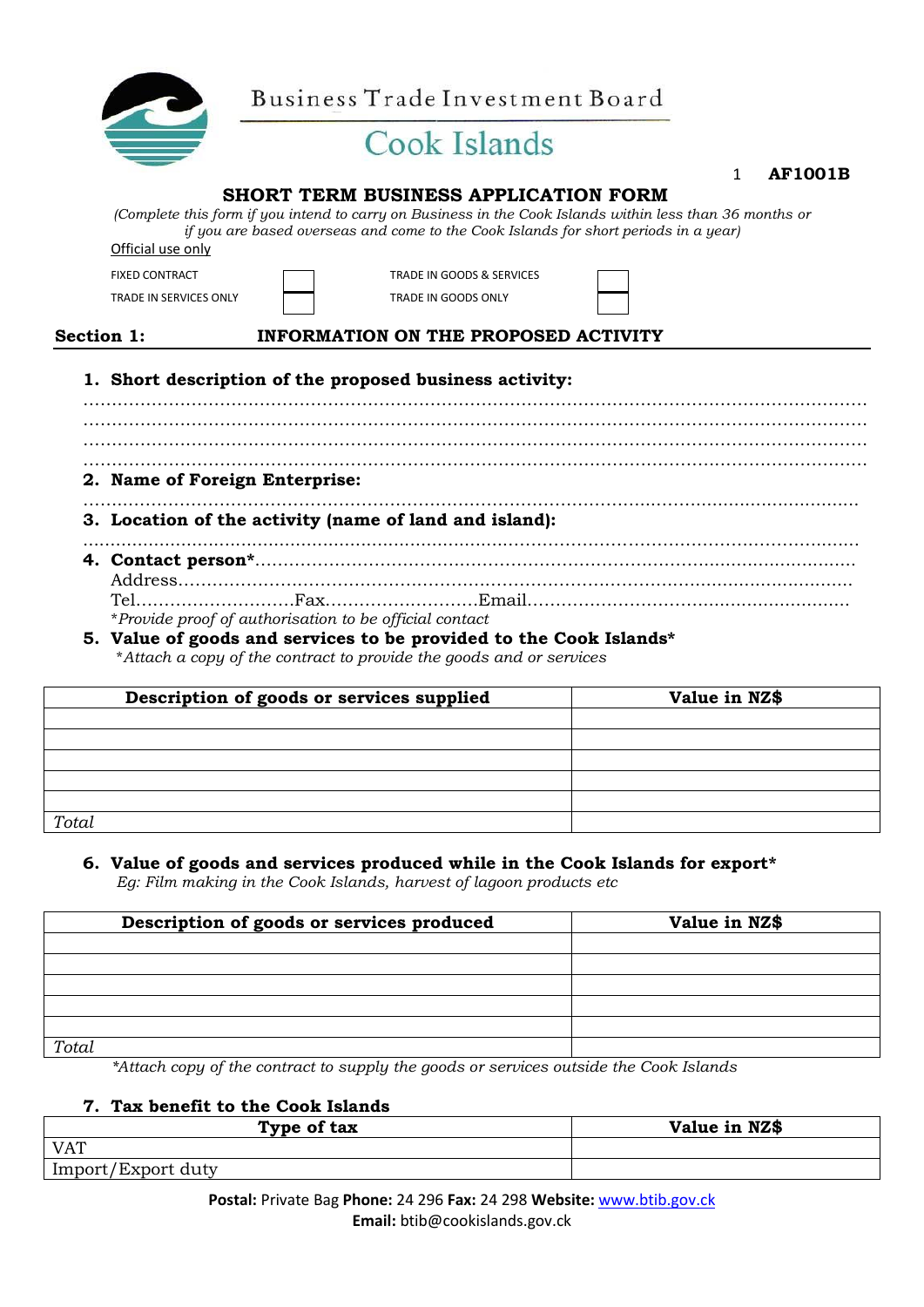

2 **AF1001B**

| Personal       |  |
|----------------|--|
| Company        |  |
| Other(explain) |  |
| Total          |  |

### **8. Financing of the project**

| Form of Financing                        | Source | Amount |
|------------------------------------------|--------|--------|
| Own financing                            |        |        |
| Long term loan financing                 |        |        |
| Short term loan financing                |        |        |
| Other sources of financing (foreign aid, |        |        |
| government etc)                          |        |        |
| Total                                    |        |        |

# **9. Potential Market** Primary Market (tick)

[ ] Domestic [ ] Export

# **10. Labour Requirements**

A. Start up labour requirements (for commencing operation)

| <b>Type of Labour</b> | Foreign | Local | <b>Total</b> |
|-----------------------|---------|-------|--------------|
| Managerial            |         |       |              |
| Skilled               |         |       |              |
| Unskilled             |         |       |              |
| Total                 |         |       |              |

### B. Local Labour requirements\*

| Type of Labour    | <b>Y1</b> | Y2 | Y3 |
|-------------------|-----------|----|----|
| Managerial        |           |    |    |
| Skilled/Technical |           |    |    |
| Unskilled         |           |    |    |
| Total             |           |    |    |

### C. Foreign Labour requirements

| Type of Labour    | <b>Y1</b> | Y2 | Y3 |
|-------------------|-----------|----|----|
| Managerial        |           |    |    |
| Skilled/Technical |           |    |    |
| Unskilled         |           |    |    |
| Total             |           |    |    |

*Note- Please provide wages and benefits scale for both foreign and local employees in table above.* 

### **11 Proposed project implementation schedule**

| Description of work | $\mathbf m$ | m<br>$\mathbf 2$ | m<br>З | m<br>4 | $\mathbf m$<br>5 | $\mathbf m$<br>6 | m<br>▼ | m<br>8 | m<br>9 | m<br>10 | m |
|---------------------|-------------|------------------|--------|--------|------------------|------------------|--------|--------|--------|---------|---|
|                     |             |                  |        |        |                  |                  |        |        |        |         |   |
|                     |             |                  |        |        |                  |                  |        |        |        |         |   |
|                     |             |                  |        |        |                  |                  |        |        |        |         |   |
|                     |             |                  |        |        |                  |                  |        |        |        |         |   |
|                     |             |                  |        |        |                  |                  |        |        |        |         |   |

**Postal:** Private Bag **Phone:** 24 296 **Fax:** 24 298 **Website:** www.btib.gov.ck **Email:** btib@cookislands.gov.ck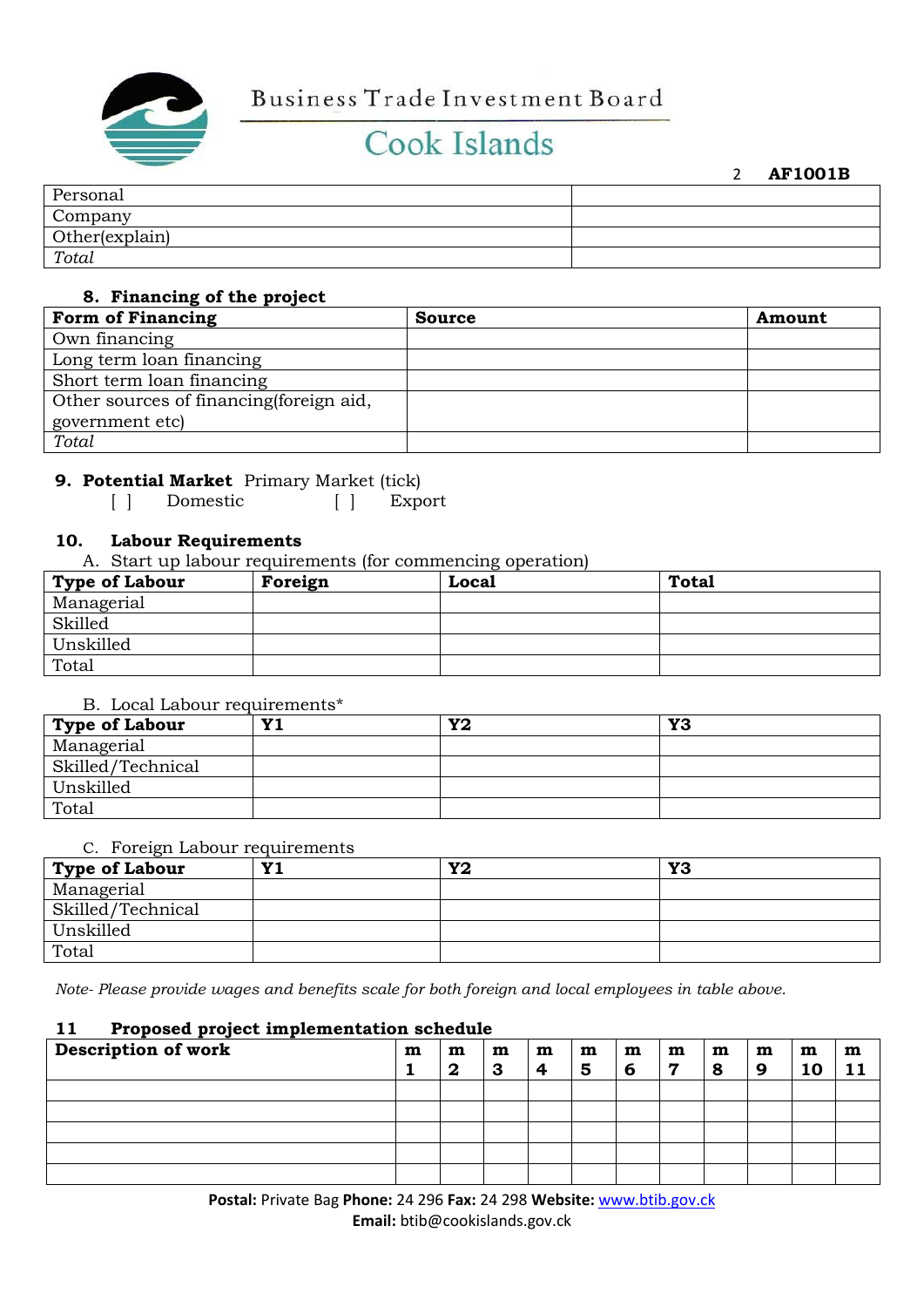

3 **AF1001B**

| <b>Section 2:</b>  | PROFILE ON THE FOREIGN ENTERPRISE                                        |
|--------------------|--------------------------------------------------------------------------|
|                    | <b>1. Legal status of the foreign enterprise</b> (please tick one below) |
| Private Individual |                                                                          |
| Partnership        |                                                                          |
|                    | Private Limited Liability Company                                        |
|                    | [] Public Limited Liability Company                                      |
| Other              |                                                                          |

Please specify if other)………………………………………………………………………………

### *For individual:*

- **2. Name of individual / legal entity**:………………………………………….
- **3. Address:**……………………………………………………………………………
- **4. Nationality:**……………………………………………………………………….
- **5. Passport No:**....................................................................................

### *For companies and partnerships:*

- **6. Country of Registration**:.................................................................
- **7. Registration No:**…………………………………………………………………
- **8. Details of Shareholding:**

| Name | Passport No. | Nationality | % of Shareholding |
|------|--------------|-------------|-------------------|
|      |              |             |                   |
|      |              |             |                   |
|      |              |             |                   |
|      |              |             |                   |
|      |              |             |                   |

*If the shareholder of the company is an individual, please submit personal address and a copy of passport data page along with the completed business profile.* 

### **9. Full address/contact of the entity:**

### **10. Background of the foreign enterprise:**

……………………………………………………………………………………………………………………………

(a) Write up on experience in related field or general experience in business

**Postal:** Private Bag **Phone:** 24 296 **Fax:** 24 298 **Website:** www.btib.gov.ck **Email:** btib@cookislands.gov.ck

……………………………………………………………………………………………………………………………